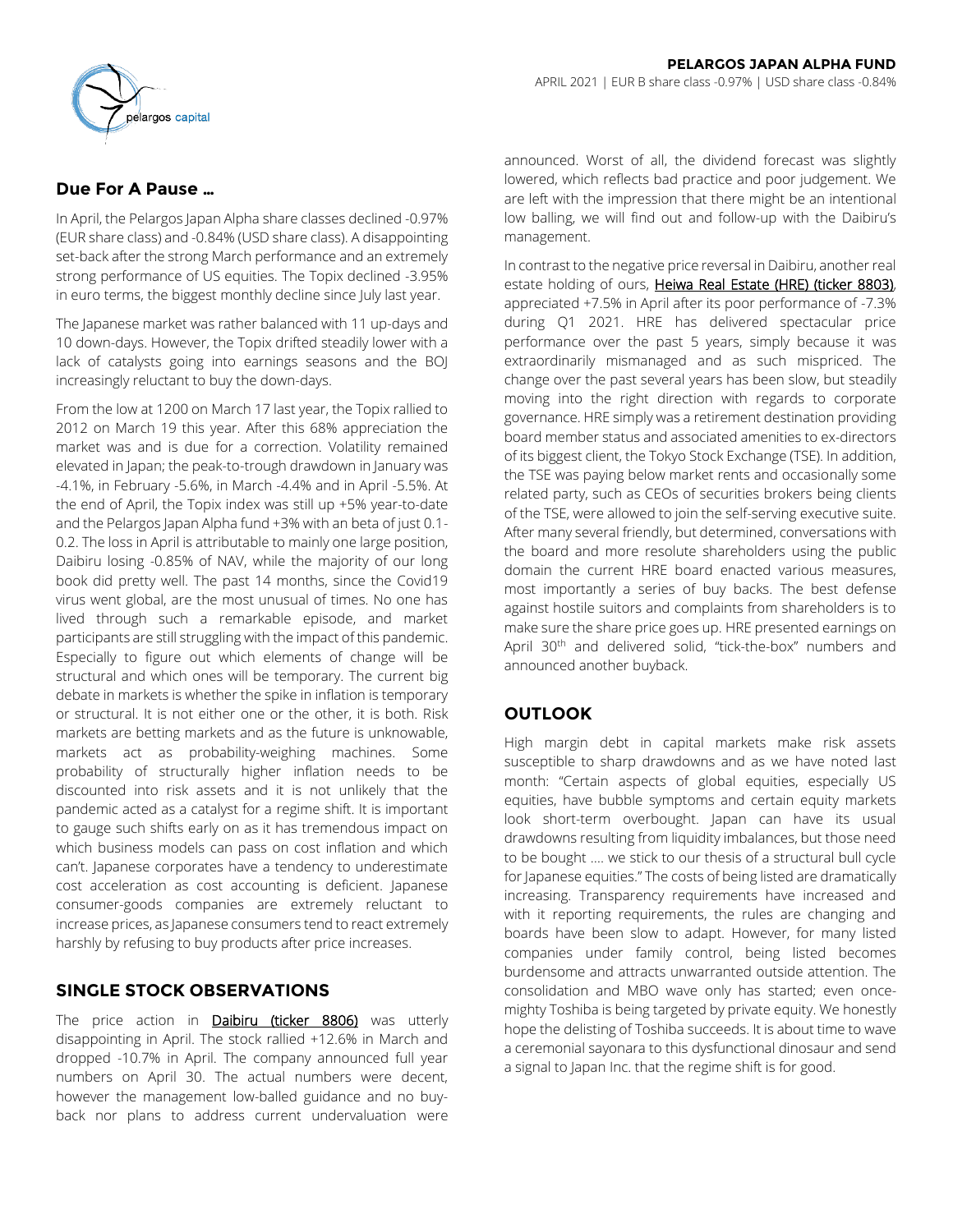

## **PELARGOS JAPAN ALPHA FUND**

APRIL 2021 | EUR B share class -0.97% | USD share class -0.84%

# **FUND CHARTS AND FACTS**



### **TOP 5 GROSS POSITIONS**

| apan Strategy - MSCI Japan       |                | <b>RISK STATIS</b> |
|----------------------------------|----------------|--------------------|
|                                  |                | Net Exposure       |
| <b>TOP 5 GROSS POSITIONS</b>     |                | Gross Exposu       |
| <b>INFO SERVICES INTL DENTSU</b> |                | Volatility (ex-ar  |
| CANADIAN SOLAR INFRASTRUCTURE    | 01             | Beta (ex-ante)     |
| <b>DAIBIRU</b>                   |                | Sharpe Ratio       |
| <b>FUIITEC</b>                   | 0 <sub>1</sub> | Sortino Ratio      |
| TAKARA LEBEN INFRASTRUCTURE      |                | Sterling Ratio     |
|                                  |                | Max Drawdow        |
|                                  |                |                    |

#### **TOP 5 MOVERS**

|                           |                                      | Max Drawdown (monthly)        | 13.5% |          |                               |       |  |  |
|---------------------------|--------------------------------------|-------------------------------|-------|----------|-------------------------------|-------|--|--|
| <b>TOP 5 MOVERS</b>       |                                      | Annualized Return             |       |          |                               | 3.95% |  |  |
| <b>HEIWA REAL ESTATE</b>  | 0.24%                                |                               |       |          |                               |       |  |  |
| <b>FUIITEC</b>            | <b>SECTOR EXPOSURES (IN PERCENT)</b> |                               |       |          |                               |       |  |  |
| <b>KAIZEN PLATFORM</b>    | 0.14%                                |                               |       |          | Long<br>Short<br>Net<br>Gross |       |  |  |
| INFO SERVICES INTL DENTSU | 0.12%                                |                               |       |          |                               |       |  |  |
| <b>AFON</b>               | 0.12%                                | <b>Consumer Discretionary</b> |       | $9 - 12$ | $-\Delta$                     | $-21$ |  |  |
|                           |                                      | Consumer Staples              |       |          | $0 - 11 - 11$ 11              |       |  |  |
|                           |                                      |                               |       |          |                               |       |  |  |

| <b>DAIBIRU</b>   | $-0.85%$ | Financials             | $4 \t -5 \t -1 \t 8$ |      |
|------------------|----------|------------------------|----------------------|------|
| DIGITAL HOLDINGS | $-0.22%$ | Health Care            | $2 - 7 - 5$ 8        |      |
| <b>USS</b>       | $-0.20%$ | Industrials            | 38 - 14 24 52        |      |
| <b>CHANGE</b>    | $-0.19%$ | Information Technology | $35 - 7$ 28 42       |      |
| <b>NIFCO</b>     | $-0.18%$ | <b>Materials</b>       | $-3$                 | 5 11 |
|                  |          |                        |                      |      |

#### **FUND PERFORMANCE\* GENERAL STATISTICS**

|                                                          | 1121            | F1IR     | <b>20 RELUITI JULIE DUUK</b> |
|----------------------------------------------------------|-----------------|----------|------------------------------|
| Month to date performance                                | $-0.84%$        | $-0.97%$ | % Return short book          |
| Year to date performance                                 | 2.88%           | 2.92%    | # Long stocks                |
| Inception to date performance                            | 12.60%          | 62.36%   | # Short stocks               |
| *based on share class B EUR, ^based on share class C USD | % Long stocks 1 |          |                              |

#### **FUND FACTS\***

| Fund size in mln EUR | 143.43 | Turnover as % NAV |
|----------------------|--------|-------------------|
| Fund size in mln USD | 17237  | 250%              |
| Firm size in mln FUR | 17546  | 200%              |
| Firm size in mln USD | 21087  | 150%              |

#### **RISK STATISTICS**

| Firm size in mln FUR                      | 175.46 |
|-------------------------------------------|--------|
| Firm size in mln USD                      | 210.87 |
|                                           |        |
| <b>RISK STATISTICS</b>                    |        |
| Net Exposure                              | 75%    |
| Gross Exposure                            | 189%   |
| Volatility (ex-ante; 3 months daily data) | 9%     |
| Beta (ex-ante)                            | 0.20   |
| Sharpe Ratio                              | 0.56   |
| Sortino Ratio                             | 0.92   |
| <b>Sterling Ratio</b>                     | 0.29   |
| Max Drawdown (monthly)                    | 13.5%  |
| Annualized Return                         | 3.95%  |

### **SECTOR EXPOSURES (IN PERCENT)**

| <b>TOP 5 MOVERS</b>              | Annualized Return | 3.95%                                |          |       |       |       |
|----------------------------------|-------------------|--------------------------------------|----------|-------|-------|-------|
| HEIWA REAL ESTATE                | 0.24%             |                                      |          |       |       |       |
| <b>FUIITEC</b>                   | 0.17%             | <b>SECTOR EXPOSURES (IN PERCENT)</b> |          |       |       |       |
| <b>KAIZEN PLATFORM</b>           | 0.14%             |                                      | suo-     | Short |       | Gross |
| <b>INFO SERVICES INTL DENTSU</b> | 0.12%             |                                      |          |       | Net   |       |
| AEON                             | 0.12%             | Consumer Discretionary               | 9        | $-12$ | $-4$  | 21    |
|                                  |                   | Consumer Staples                     |          | $-11$ | $-11$ |       |
| <b>TOP 5 SHAKERS</b>             |                   | Energy                               | 19       | $-1$  | 18    | 20    |
| <b>DAIBIRU</b>                   | $-0.85%$          | Financials                           | 4        | $-5$  | $-1$  | 8     |
| <b>DIGITAL HOLDINGS</b>          | $-0.22%$          | Health Care                          |          | $-7$  | $-5$  | 8     |
| <b>USS</b>                       | $-0.20%$          | Industrials                          | 38       | $-14$ | 24    | 52    |
| <b>CHANGE</b>                    | $-0.19%$          | Information Technology               | 35       | $-7$  | 28    | 42    |
| <b>NIFCO</b>                     | $-0.18%$          | <b>Materials</b>                     | 8        | -3    | 5     | 11    |
|                                  |                   | Real Estate                          | 18       | $-1$  | 17    | 19    |
|                                  |                   | <b>Communication Services</b>        | 4        | -6    | $-3$  | 10    |
|                                  |                   | Utilities                            | $\Omega$ | $-2$  | $-2$  | 2     |
|                                  |                   |                                      |          |       |       |       |

|          | <b>GENERAL STATISTICS</b>     |                                                                                                                                                   |  |  |
|----------|-------------------------------|---------------------------------------------------------------------------------------------------------------------------------------------------|--|--|
| $FIR*$   | % Return long book            | $-2.06%$                                                                                                                                          |  |  |
| $-0.97%$ | % Return short book           | 3.14%                                                                                                                                             |  |  |
| 2.92%    | # Long stocks                 | 68                                                                                                                                                |  |  |
| 62.36%   | # Short stocks                | 19                                                                                                                                                |  |  |
|          | % Long stocks 1               | 34%                                                                                                                                               |  |  |
|          | % Short stocks 1              | 16%                                                                                                                                               |  |  |
|          | # Up days / Down days         | 8/12                                                                                                                                              |  |  |
| 143.43   | Turnover as % NAV             | 71%                                                                                                                                               |  |  |
| 172.37   |                               | 100%                                                                                                                                              |  |  |
| 175.46   |                               | 80%                                                                                                                                               |  |  |
| 210.87   | 150%                          | 60%                                                                                                                                               |  |  |
|          | 100%                          | 40%                                                                                                                                               |  |  |
|          |                               | 20%<br>0%                                                                                                                                         |  |  |
| 75%      |                               | $-20%$                                                                                                                                            |  |  |
| 189%     | $-100%$                       | $-40%$                                                                                                                                            |  |  |
| 9%       | $-150%$                       | $-60%$                                                                                                                                            |  |  |
| 0.20     |                               |                                                                                                                                                   |  |  |
| 0.56     |                               |                                                                                                                                                   |  |  |
| 0.92     |                               |                                                                                                                                                   |  |  |
| 0.29     |                               |                                                                                                                                                   |  |  |
| 13.5%    | Gross Exposure - Net Exposure |                                                                                                                                                   |  |  |
|          |                               | on share class C USD<br>250%<br>200%<br>50%<br>0%<br>$-50%$<br>un2018 ec2018 w.2019 ec2019 p.2020 c220<br>Long Exposure <b>The Short Exposure</b> |  |  |